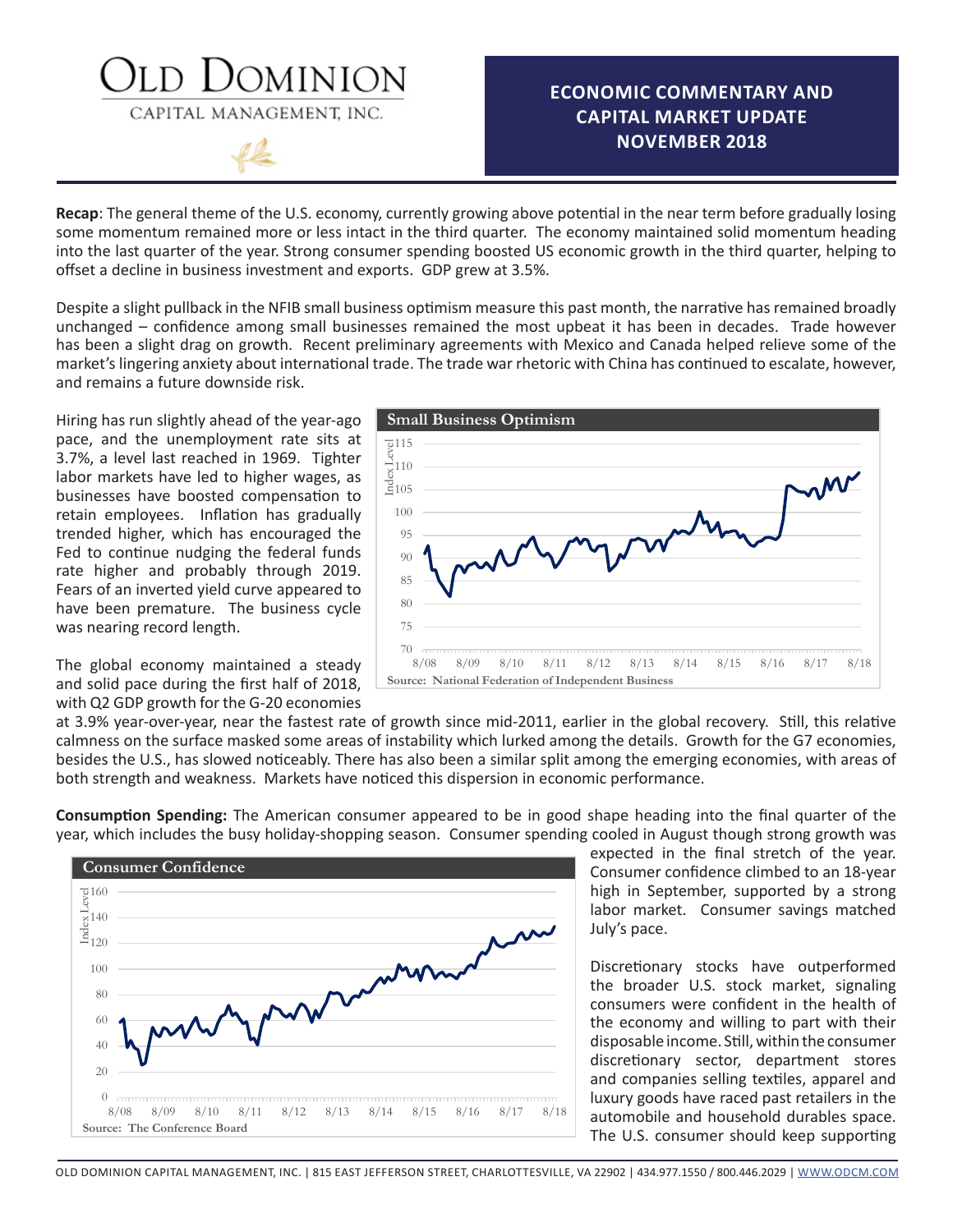economic growth unless oil prices keep rising which could dent spending.

**ISM Manufacturing Index**: Activity in the U.S. manufacturing sector decelerated in September yet remained in expansion territory. It is possible the industry could be reaching a peak. The Institute for Supply Management's (ISM) manufacturing index fell to 59.8 in September from 61.3 in August, the highest level since May 2004.



Sales of factory-made products, production and employment have continued to grow. ISM's new orders gauge and its supplier delivery index have both declined. The Federal Reserve's recent interest-rate increases could also affect the sector because tighter financial conditions could impede demand. The stronger dollar could hinder demand if U.S.-made products get progressively more expensive to foreign buyers.

**ISM's Non-manufacturing Index:** Purchasing in the services sector and spending by local governments at the end of their fiscal year pushed services- sector activity to the

highest level on record. The Institute for Supply Management's nonmanufacturing index rose to 61.6 in September, the highest reading going back to 2008.

Production, new orders and employment have all picked up rapidly, with businesses feeling the current euphoria of robust economic and job growth, strong consumer confidence and spending. Though the figure bodes well for economic growth in the coming quarters, much of the sector's September growth appeared to have come from purchases pulled forward in advance of the Trump administration's tariffs and retaliatory tariffs from foreign countries.

**Inflation:** Headline consumer prices rose a mild 0.1% in September. CPI, excluding food and energy, also rose a modest 0.1%. The modest gains in September saw headline inflation decelerate on a year-over-year basis to 2.3%. The modest monthly gain in core prices left the annual pace of core inflation steady at 2.2%.

While inflation has simmered away at around a 2% pace, there have been few signs that it is starting to boil. Price pressures

for core services have been described as steady. Meanwhile, a strong U.S. dollar and a competitive retail sector have kept core goods inflation weak. Going forward inflationary pressures are expected to pick up slightly over the coming quarters. There has been little debate that the labor market is tight, and domestic demand is being buoyed by tax cuts and spending.

**Housing:** The slowdown in housing has been blamed on a number of factors, and the bad news is they are all likely to get worse. Single-family permits, which measure how much construction was in the pipeline, fell to their lowest level in a year. Other housing



OLD DOMINION CAPITAL MANAGEMENT, INC. | 815 EAST JEFFERSON STREET, CHARLOTTESVILLE, VA 22902 | 434.977.1550 / 800.446.2029 | WWW.ODCM.COM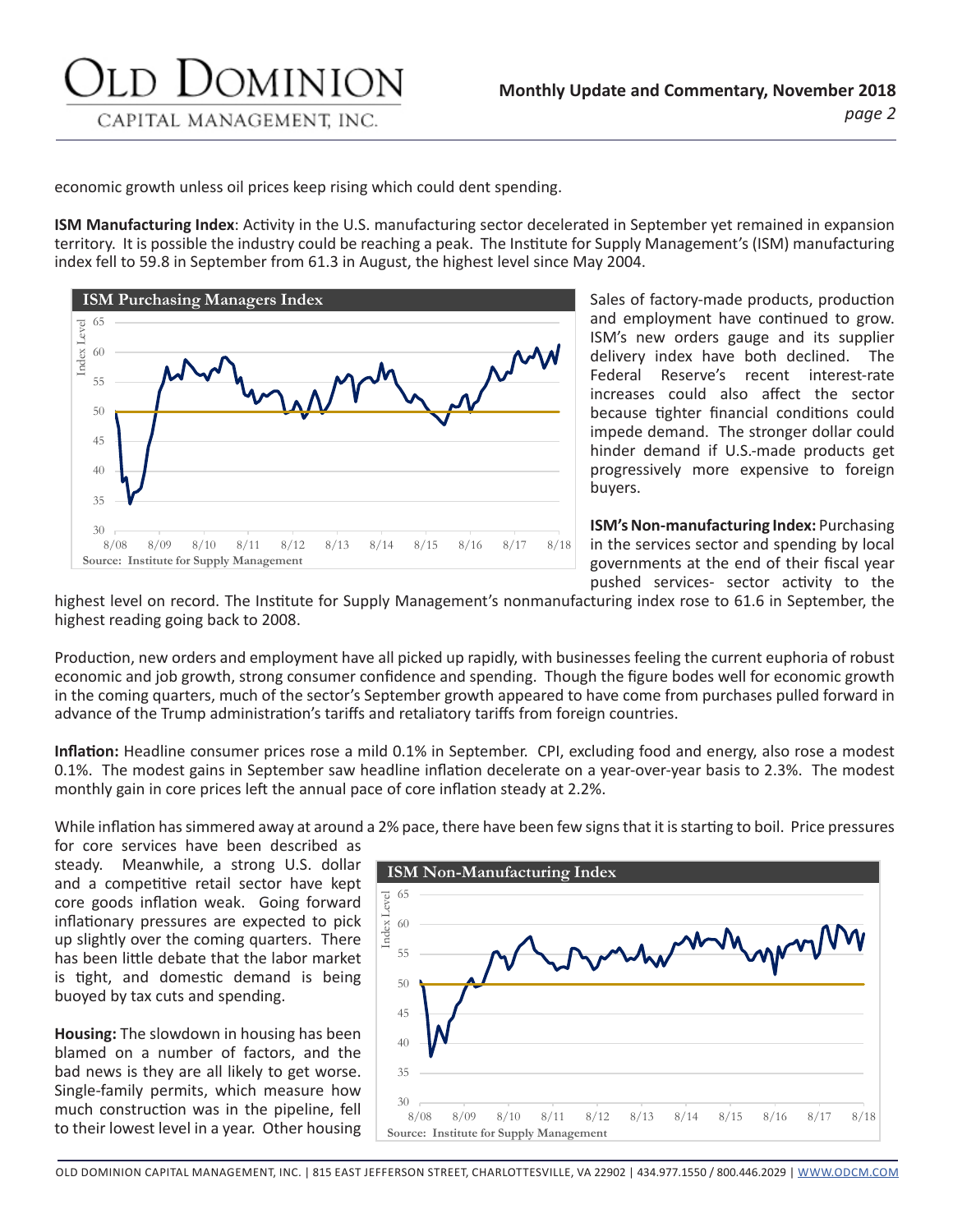measures, including existing and new home sales have also been slowing in recent months.

Jominion

CAPITAL MANAGEMENT, INC.

The reasons for the weakness have been clear. Mortgage rates have been near seven-year highs and rising prices have cut into affordability. A tight labor market and steep construction material prices raised builders' costs. The new tax law's limit on deductions for mortgage interest and state and local taxes have made owning a home less enticing in a number of states.

But if those things were headwinds for the housing market, they could become even stronger later. With the Federal Reserve on course to keep on raising rates through next year, long-term rates have been on the rise. A strong economy should keep driving unemployment lower, making the shortage of construction workers even more intense. For home buyers, the consequences of the tax-law changes may not have fully sunk in yet. Housing's recovery after the financial crisis has been much weaker than anyone hoped for. The risk now is that it has been cut short.

**Federal Budget Deficit:** The U.S. government ran its largest budget deficit in six years during fiscal year 2018, an unusual development in a fast-growing economy and a sign that—so far at least—tax cuts have restrained government revenue gains. The deficit totaled \$779 billion in the fiscal year that ended Sept. 30, up 17% from \$666 billion in fiscal 2017.

The federal budget deficit should widen once again in FY 2019 to just around \$1 trillion. The tax cuts enacted were only in effect for about two-thirds of FY 2018, compared to all of FY 2019, barring an unexpected change in policy. Furthermore, the increase in discretionary spending as a result of the budget deal reached earlier this year has occurred at a slower pace than initially anticipated. As a result, more of the newly granted budget authority could be spent in FY 2019 than initially expected.

**Tariff and Trade pacts:** The U.S., Mexico and Canada reached a last-minute deal for a successor to the tri-country NAFTA Pact. The U.S.-Mexico-Canada Agreement (USMCA) marked a new era for trade among the three countries. There are still vital steps ahead for USMCA implementation, but the agreement in principle allowed auto manufacturers in all three countries to breathe a sigh of relief. The deal, however, should raise U.S. vehicle prices in the future given new provisions on wages for auto workers.

The agreement means the U.S. should no longer be fighting a trade war on multiple fronts. The trade deficit with China has worsened despite tariff measures. It remains to be seen if the latest tranche of tariffs imposed on China will be up to the task of correcting perceived imbalances and how it will impact growth.

**US Dollar:** A dollar rally that has pressured everything from emerging markets to commodities in 2018 has reversed into the year's end. A number of factors have dovetailed in recent months to weigh on the dollar. A gradual U.S. approach toward imposing tariffs on Chinese goods has sparked hopes that the U.S. and China may eventually resolve their trade dispute. Investors may begin to cut back on safe haven bets such as the dollar and U.S. equity shares, and go back into emerging market currencies and stocks.

Dollar strength, based on macroeconomic and monetary policy divergence, may be nearing the end of it current advance. The dollar should remain flat against the euro this year and depreciate against it next year.

**Emerging Market Currencies:** Emerging market currencies have recovered as U.S. Treasury yields and the dollar have fallen back from the highs that sparked sharp declines across the developing world. Further volatility is expected for emerging markets, given continued trade tensions between the U.S. and China and uncertainty over global economic growth. Emerging market currencies spiraled lower through the summer as U.S. interest rates and the dollar rose, making dollardenominated debt more expensive and risk-free Treasury yields more attractive. Trade tensions added to the negative conditions, as did domestic troubles in countries like Argentina and Turkey.

To be sure, the emerging market recovery may be temporary. The U.S. economy has remained strong and the Federal Reserve has continued to raise interest rates. Trade tensions between the U.S. and China also haven't gone away and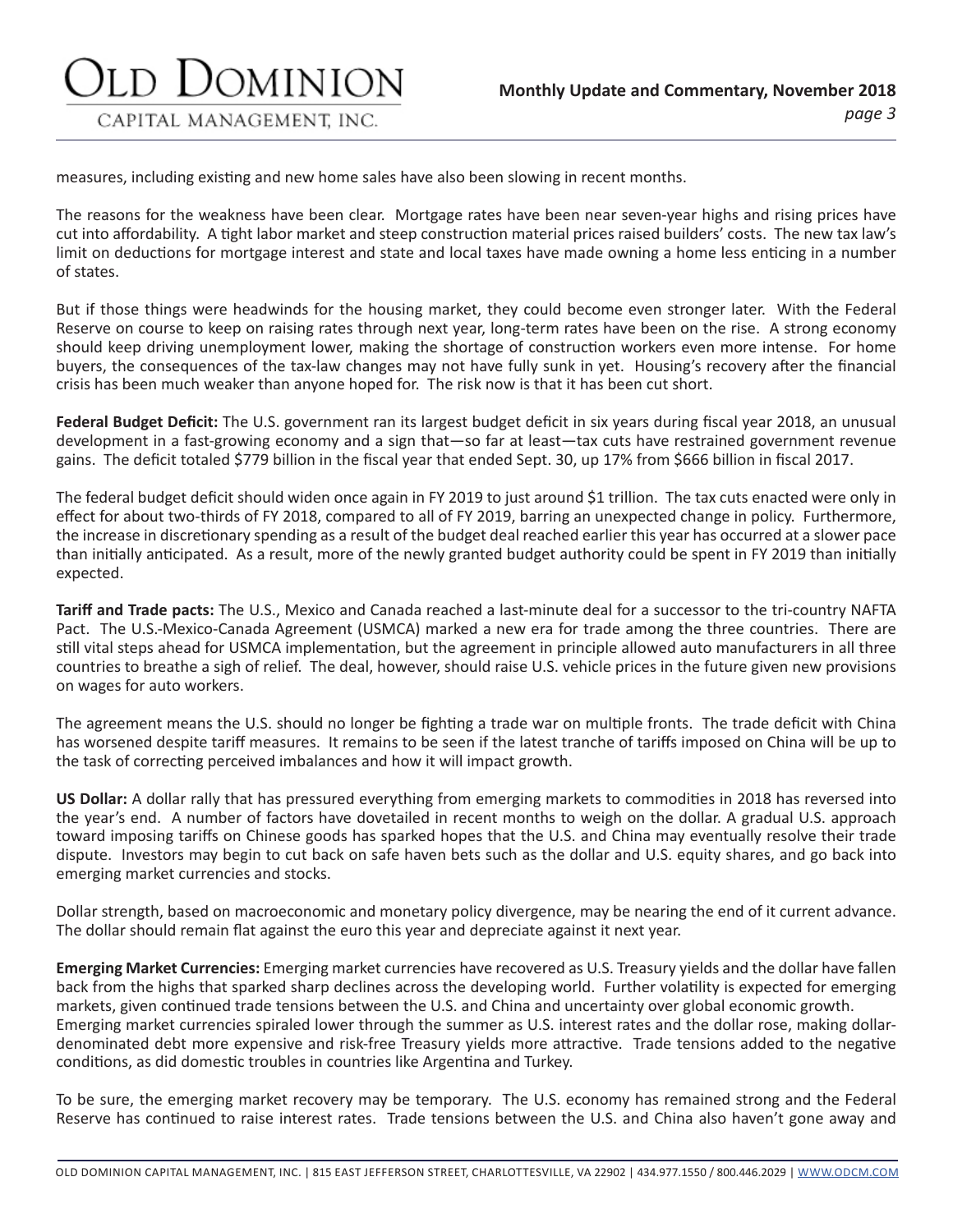### DOMINION

#### CAPITAL MANAGEMENT, INC.

questions have remained over growth in emerging markets. Add to this mix rising oil prices have climbed to a four-year high. The price of oil has risen amid concerns about falling supply from Iran due to U.S. sanctions and supply outages in Venezuela. Countries like Turkey, India, the Philippines and South Africa import most of their oil. So rising prices have spurred higher inflation and expanded already large current account deficits in some countries.

**Eurozone:** Eurozone retail sales fell for the second straight month in August, a fresh sign that economic growth has yet to rebound significantly from a slowdown in the first half of the year. A surge in exports drove Eurozone economic growth to a decade-high pace in 2017 but weakening overseas sales have been behind a loss of momentum this year. While service sector growth remained resilient in September, it would be unusual for this to be sustained in the absence of improved manufacturing growth. An economy more reliant on household spending to drive the expansion with falling retail sales should be a worrying sign.

The 0.2% drop in retail sales in August came despite a fall in unemployment and a pickup in wage growth. But energy prices have risen more sharply over recent months, eating into the income available to spend on other goods and services. There have been few signs the economy will rebound strongly in the remaining months of the year.

The European Central Bank recently confirmed its intention to end the quantitative easing program in December. But fresh signs of faltering growth have reinforced its cautious approach to removing crisis-era stimulus measures and not raising the key interest rate until the end of summer 2019.

Meanwhile, with only moderate financial headwinds and as Brexit uncertainty lessens, the Eurozone and U.K. growth are expected to firm going forward.

**Outlook**: The U.S. economy powered ahead in the third quarter of 2018 driven by robust consumer and government spending, though there were warning signs that the business sector would face turbulence that could hold back the expansion in the months ahead.

Two big drivers of growth this year—consumers and government spending—will slow in the months ahead. Consumer spending picked up, thanks to tax cuts. The spending impetus from income-tax cuts has tended to be greatest in the first two quarters after they're enacted, and then fade over about eight quarters. Thus consumer-spending growth, which hit a robust 4% annual rate in the third quarter, should slow in the months ahead, though strong household saving and low unemployment will prevent a sharp drop-off.

In February, the White House and Congress agreed to increase federal government spending by \$300 billion above earlier spending caps. That will propel government spending for several more months, boosting growth, but the budget agreement runs out next September. That means its impact, too, will fade, unless the next Congress agrees to more.

The big wild card for growth has been business investment. Business tax cuts are meant to increase investment in software, plants and equipment, boosting the economy's growth rate now and its potential to grow far into the future. Business investment grew at an 11.5% rate in the first quarter, with gains across many categories, including machines, intellectual property and big structures. But it has faded since, registering just 0.8% growth in the third quarter including a drop in investment in structures such as oil-and-gas rigs, which had been a big driver of growth.

There are plenty of downside risks lurking around corners for the U.S. economy, including tariffs, higher government deficits leading to a rise in Treasury yields and the risk of a Fed policy error. But, at the moment it must be acknowledged that the U.S. economy is growing strongly, a healthy labor market is increasing the share of people with jobs, and wages are gaining ground. At the same time, inflation pressures remain very well behaved. That helps ensure the Fed can remain patient as it raises interest rates. It would take a much more severe tightening in financial conditions than recently observed to put this pace at risk.

On the international front, Brexit has remained a source of uncertainty, while recent developments in Italy have also become a major cause of concern. The EU Commission has determined that Italy's draft budget is in serious breach of EU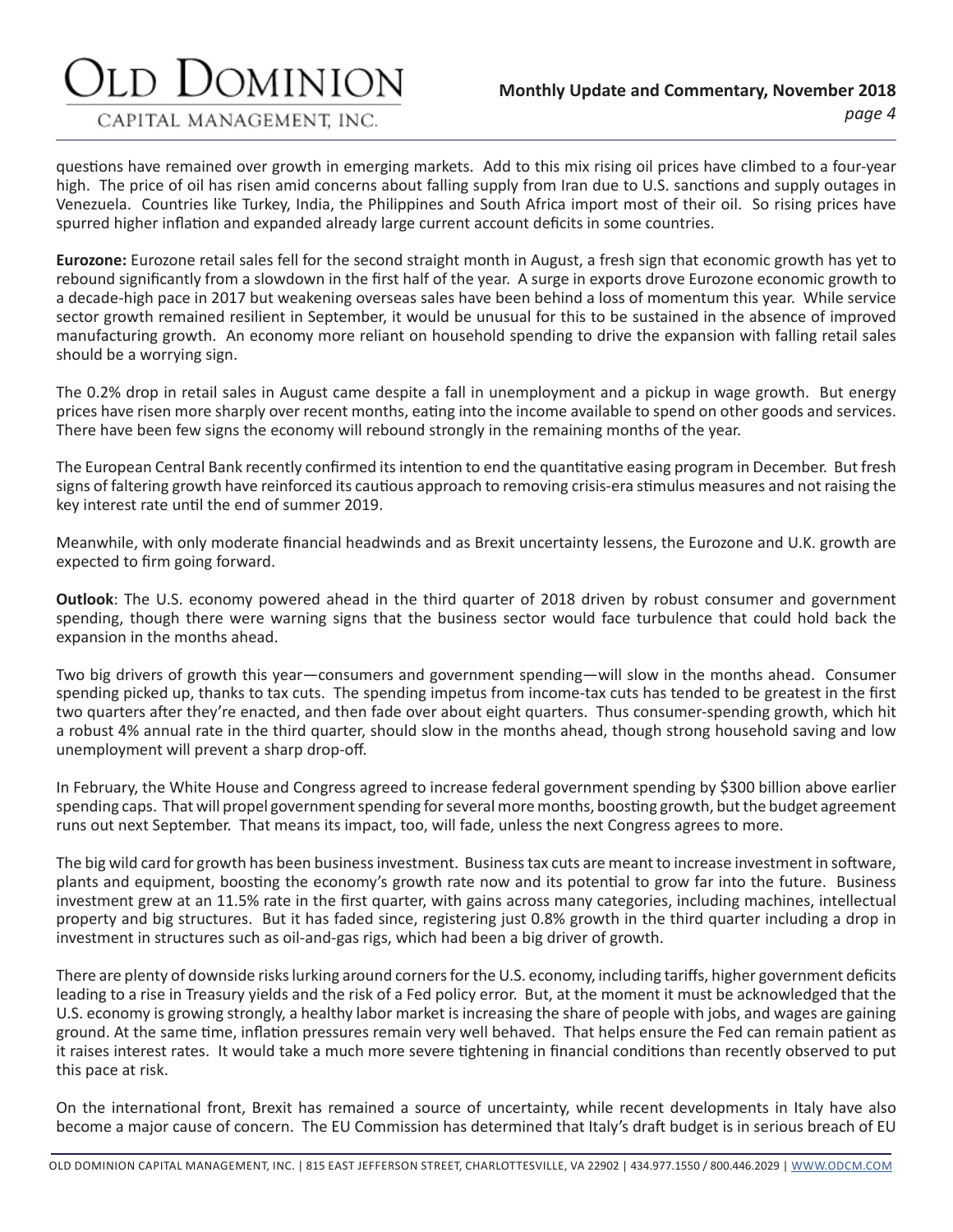### Old Dominion

#### **Monthly Update and Commentary, November 2018** *page 5*

#### CAPITAL MANAGEMENT. INC.

budget rules and may reject it. Chinese economic growth is slowing and policymakers there have a tough balancing act between deleveraging and maintaining adequate growth. A recent sour exchange between trade representatives of the EU and U.S. also serves to remind that the Trans-Atlantic trade truce rests on feeble foundations. All told, plenty of risks remain and it will not be an easy path to navigate.

*Sources: National Federation of Independent Business, Department of Commerce, Department of Labor, Institute for Supply Management, Bloomberg, Morningstar, European Central Bank, Eurostat, Congressional Budget Office*

#### **RISKS AND OTHER IMPORTANT CONSIDERATIONS**

Old Dominion Capital Management, Inc. ("ODCM") is an SEC-registered investment adviser. This document does not constitute an offer to sell or the solicitation of an offer to purchase any security or investment product or service nor shall it be construed or relied upon as providing any type of investment, legal, tax or other advice. Past performance is no guarantee of future results. The views and opinions expressed here are for informational and educational purposes only as of the date of writing and may change at any time based on market or other conditions and may not come to pass. This material is not intended to be relied upon as investment advice or recommendations, does not constitute a solicitation to buy or sell securities and should not be considered specific legal, investment or tax advice. The information provided does not consider the specific objectives, financial situation, or needs of any specific person. All investments carry a certain degree of risk and there is no assurance that an investment will provide positive performance over any period. Equity investments are subject to market risk or the risk that stocks will decline in response to such factors as adverse company news or industry developments or a general economic decline. Debt or fixed income securities are subject to market risk, credit risk, interest rate risk, call risk, tax risk, political and economic risk, and income risk. As interest rates rise, bond prices fall. Noninvestment-grade bonds involve heightened credit risk, liquidity risk, and potential for default. Foreign investing involves additional risks, including currency fluctuation, political and economic instability, lack of liquidity and differing legal and accounting standards. These risks are magnified in emerging markets.

#### **INDEX PERFORMANCE DISCLOSURES**

No investor can invest directly into a passive index. Investors should be aware that you cannot achieve the returns shown because an actual account will incur operating and management expenses from its investment and possibly advisory, custodial and/or recordkeeping expenses. The performance returns sampled here do not represent the impact that material economic and market factors might have on an investor's decision making process if the investor were invested in the market. The calculation of performance differs from actual account performance because the investment strategy may be adjusted by a client at any time for any reasons. The performance returns sampled here reflect the reinvestment of dividends and other distributions. Third party sources collect the data from financial institutions and related types of entities that created the indices and publish the indices values periodically. The third-party sources then calculate performance used in this document. All data is believed to be reliable but is not independently verified by ODCM.

Commentary is provided by Capital Market Consultants, Inc., a third-party service provider who obtained information from the sources listed above. All information is believed to be reliable but is not independently verified by ODCM.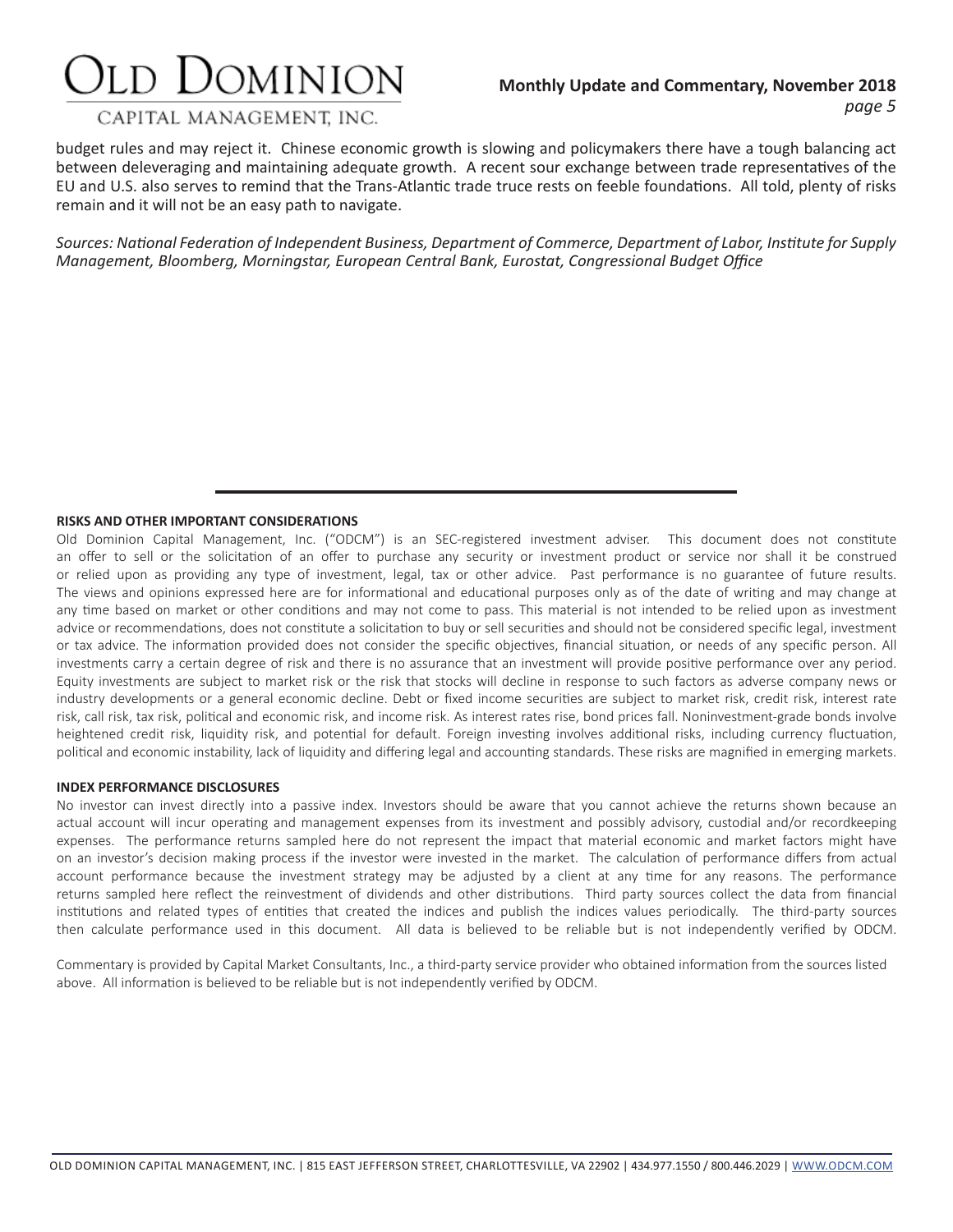## Old Dominion

**Monthly Update and Commentary, November 2018**

CAPITAL MANAGEMENT, INC.

*page 6*

#### **Index Performance as of: 9/30/2018**

|                               |         | 1 Week 1 Month | QTD     | 3 Month | <b>YTD</b> | 1 Year  | 3 Year | 5 Year |
|-------------------------------|---------|----------------|---------|---------|------------|---------|--------|--------|
|                               |         |                |         |         |            |         |        |        |
| <b>3000 Value</b>             | $-1.65$ | $-0.00$        | 5.39    | 5.39    | 4.17       | 9.46    | 13.74  | 10.65  |
| 3000                          | $-0.53$ | 0.17           | 7.12    | 7.12    | 10.57      | 17.58   | 17.07  | 13.46  |
| 3000 Growth                   | 0.58    | 0.33           | 8.88    | 8.88    | 16.99      | 25.89   | 20.35  | 16.23  |
| <b>1000 Value</b>             | $-1.66$ | 0.20           | 5.70    | 5.70    | 3.92       | 9.45    | 13.55  | 10.72  |
| 1000                          | $-0.51$ | 0.38           | 7.42    | 7.42    | 10.49      | 17.76   | 17.06  | 13.67  |
| 1000 Growth                   | 0.65    | 0.56           | 9.17    | 9.17    | 17.09      | 26.30   | 20.55  | 16.59  |
| <b>Mid Cap Value</b>          | $-1.62$ | $-0.79$        | 3.30    | 3.30    | 3.13       | 8.81    | 13.09  | 10.72  |
| <b>Mid Cap</b>                | $-1.01$ | $-0.64$        | 5.00    | 5.00    | 7.46       | 13.98   | 14.51  | 11.65  |
| <b>Mid Cap Growth</b>         | $-0.10$ | $-0.43$        | 7.57    | 7.57    | 13.38      | 21.10   | 16.64  | 13.00  |
| 2000 Value                    | $-1.51$ | $-2.48$        | 1.60    | 1.60    | 7.14       | 9.33    | 16.12  | 9.92   |
| 2000                          | $-0.86$ | $-2.41$        | 3.58    | 3.58    | 11.51      | 15.24   | 17.12  | 11.07  |
| 2000 Growth                   | $-0.23$ | $-2.34$        | 5.52    | 5.52    | 15.76      | 21.06   | 17.98  | 12.14  |
|                               |         |                |         |         |            |         |        |        |
| <b>S&amp;P 500</b>            | $-0.51$ | 0.57           | 7.71    | 7.71    | 10.56      | 17.91   | 17.30  | 13.95  |
| <b>Consumer Disc</b>          | 0.63    | 1.04           | 8.18    | 8.18    | 20.64      | 32.54   | 18.50  | 16.05  |
| <b>Consumer Staples</b>       | $-2.01$ | 1.04           | 5.70    | 5.70    | $-3.34$    | 2.93    | 7.56   | 9.20   |
| <b>Energy</b>                 | 0.82    | 2.59           | 0.61    | 0.61    | 7.46       | 13.94   | 10.72  | 1.32   |
| <b>Financials</b>             | $-4.02$ | $-2.22$        | 4.36    | 4.36    | 0.09       | 8.73    | 16.74  | 13.46  |
| <b>Health Care</b>            | 0.90    | 2.93           | 14.53   | 14.53   | 16.63      | 18.35   | 14.80  | 15.37  |
| <b>Industrials</b>            | $-1.68$ | 2.19           | 10.00   | 10.00   | 4.84       | 11.18   | 17.65  | 12.88  |
| <b>Information Technology</b> | 0.84    | $-0.33$        | 8.80    | 8.80    | 20.62      | 31.49   | 27.67  | 22.41  |
| <b>Materials</b>              | $-4.42$ | $-2.09$        | 0.36    | 0.36    | $-2.73$    | 4.01    | 15.52  | 8.79   |
| <b>Real Estate</b>            | $-1.51$ | $-2.65$        | 0.86    | 0.86    | 1.67       | 4.95    | 8.16   | 9.72   |
| <b>Telecom Services</b>       | 1.06    | 4.26           | 9.94    | 9.94    | 0.75       | 4.39    | 9.75   | 6.65   |
| <b>Utilities</b>              | $-0.69$ | $-0.60$        | 2.39    | 2.39    | 2.72       | 2.93    | 10.61  | 11.06  |
|                               |         |                |         |         |            |         |        |        |
| Dow Jones Industrial Avg.     | $-1.07$ | 1.97           | 9.63    | 9.63    | 8.83       | 20.76   | 20.49  | 14.57  |
| Wilshire 5000 (Full Cap)      | $-0.51$ | 0.08           | 7.06    | 7.06    | 10.68      | 17.73   | 17.03  | 13.26  |
|                               |         |                |         |         |            |         |        |        |
|                               |         |                |         |         |            |         |        |        |
| <b>MSCI EAFE</b>              | $-0.88$ | 0.87           | 1.35    | 1.35    | $-1.43$    | 2.74    | 9.23   | 4.42   |
| <b>MSCI EM</b>                | $-0.26$ | $-0.53$        | $-1.09$ | $-1.09$ | $-7.68$    | $-0.81$ | 12.36  | 3.61   |
| <b>MSCI Frontier Markets</b>  | $-1.57$ | $-0.05$        | $-1.98$ | $-1.98$ | $-12.63$   | $-7.73$ | 5.32   | 2.87   |
|                               |         |                |         |         |            |         |        |        |

OLD DOMINION CAPITAL MANAGEMENT, INC. | 815 EAST JEFFERSON STREET, CHARLOTTESVILLE, VA 22902 | 434.977.1550 / 800.446.2029 | WWW.ODCM.COM